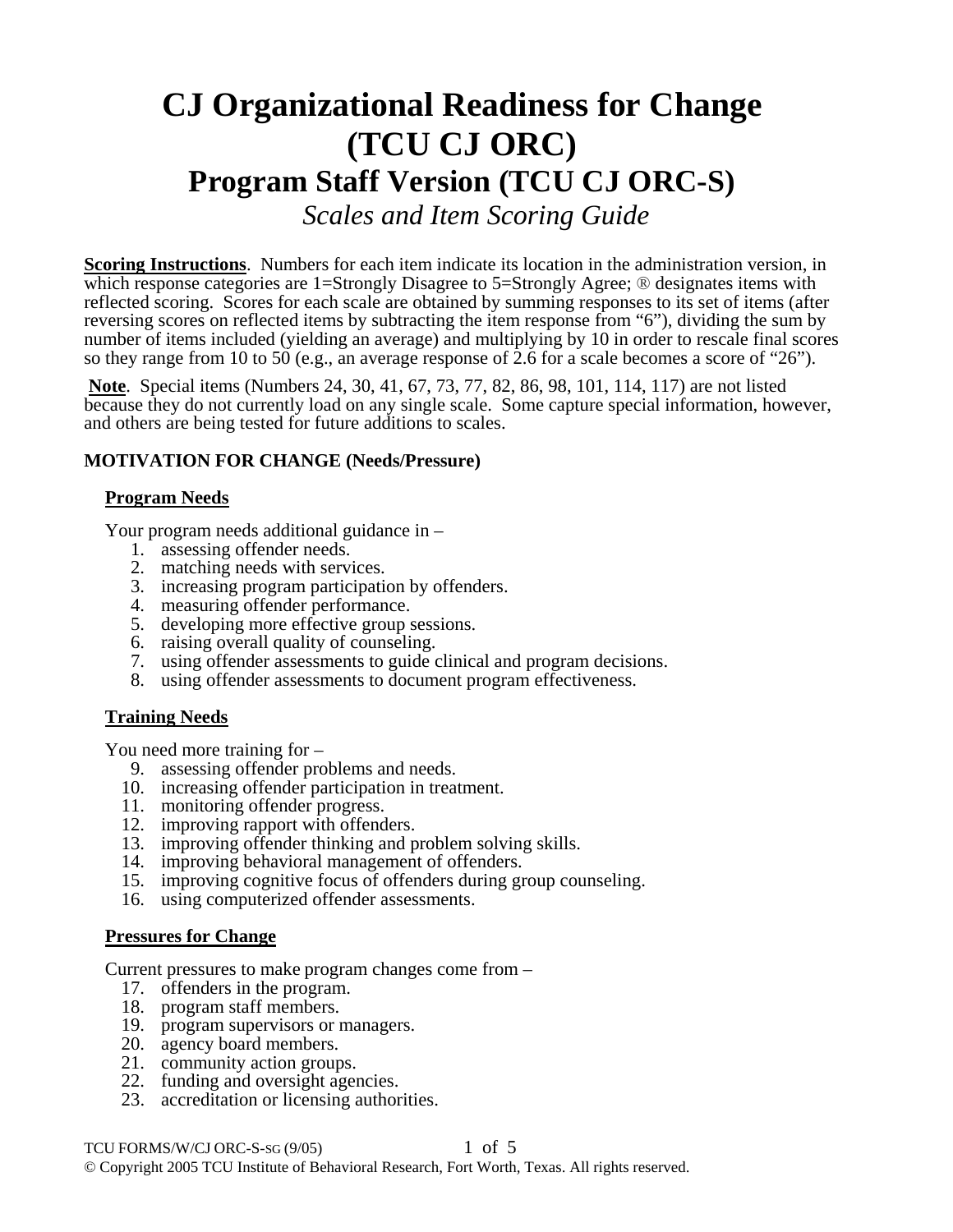# **RESOURCES**

#### **Offices**

- 25. Your offices and equipment are adequate.
- 34. Facilities here are adequate for conducting group counseling.
- 74. Offices here allow the privacy needed for individual counseling.
- 108. Arrangement of staff offices is convenient and efficient.

#### **Staffing**

- 58. There are enough counselors here to meet current offender needs.
- 92. A larger support staff is needed to help meet program needs. ®
- 110. Frequent staff turnover is a problem for this program. ®
- 111. Counselors here are able to spend enough time with offenders.
- 112. Support staff here have the skills they need to do their jobs.
- 113. Clinical staff here are well-trained.

#### **Training**

- 33. Staff training and continuing education are priorities at this program.
- 48. You learned new skills or techniques at a professional conference in the past year.
- 59. The budget here allows staff to attend professional conferences each year.
- 85. This program holds regular inservice training.

#### **Equipment**

- 46. Offender assessments here are usually conducted using a computer.
- 56. Computer problems are usually repaired promptly at this program.
- 62. Most offender records here are computerized.
- 90. You have a computer to use in your personal office space at work.
- 107. Computer equipment at this program is mostly old and outdated. ®
- 109. Staff here feel comfortable using computers.
- 115. More computers are needed in this program for staff to use. ®

## **Internet**

- 37. You used the Internet (World Wide Web) to communicate with other treatment professionals (e.g., list serves, bulletin boards, chat rooms) in the past month.
- 44. You have easy access for using the Internet at work.
- 71. You used the Internet (World Wide Web) to access drug treatment information in the past month.
- 102. You have convenient access to e-mail at work.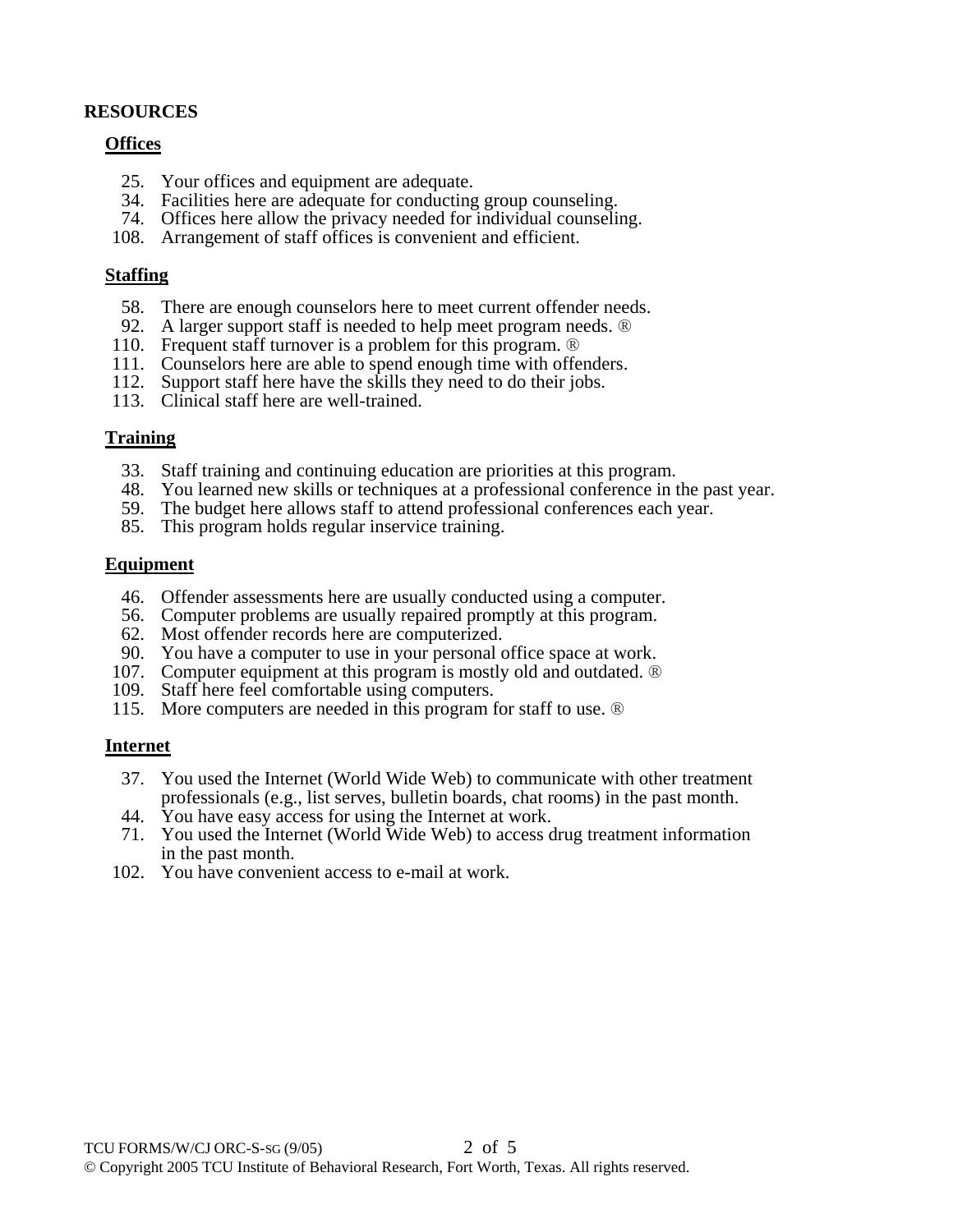## **STAFF ATTRIBUTES**

#### **Growth**

- 52. This program encourages and supports professional growth.
- 54. You read about new techniques and treatment information each month.
- 60. You have enough opportunities to keep your counseling skills up-to-date.
- 81. You regularly read professional journal articles or books on drug abuse treatment.
- 94. You do a good job of regularly updating and improving your skills.

#### **Efficacy**

- 26. You have the skills needed to conduct effective group counseling.
- 49. You consistently plan ahead and carry out your plans.
- 68. You usually accomplish whatever you set your mind on.
- 89. You are effective and confident in doing your job.
- 96. You have the skills needed to conduct effective individual counseling.

#### **Influence**

- 35. You frequently share your knowledge of new counseling ideas with other staff.
- 43. Staff generally regard you as a valuable source of information.
- 83. Other staff often ask your advice about program procedures.
- 88. Other staff often ask for your opinions about counseling and treatment issues.
- 100. You often influence the decisions of other staff here.
- 106. You are viewed as a leader by other staff here.

#### **Orientation (scale not computed)**

- 29. Psychodynamic theory is commonly used in your counseling here.
- 39. Pharmacotherapy and medications are important parts of this program.
- 53. Behavior modification (contingency management) is used with many of your offenders here.
- 78. 12-step theory (AA/NA) is followed by many of the counselors here.
- 105. Cognitive theory (RET, RBT, Gorski) guides much of your counseling here.

## **Adaptability**

- 63. You are willing to try new ideas even if some staff members are reluctant.
- 64. Learning and using new procedures are easy for you.
- 75. You are sometimes too cautious or slow to make changes. ®
- 104. You are able to adapt quickly when you have to shift focus.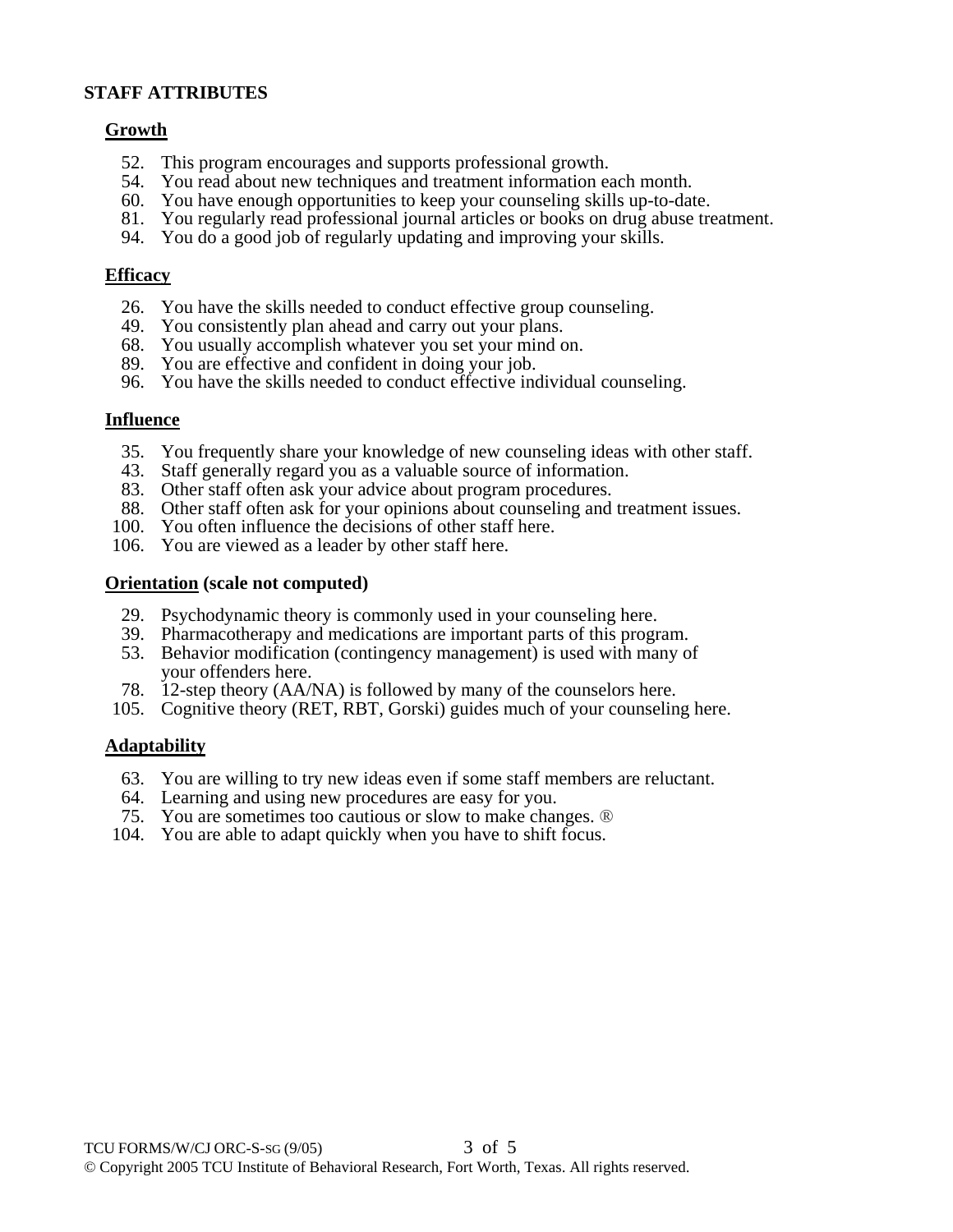# **ORGANIZATIONAL CLIMATE**

#### **Mission**

- 27. Some staff get confused about the main goals for this program. ®
- 31. Program staff understand how this program fits as part of the treatment system in your community.
- 47. Your duties are clearly related to the goals of this program.
- 65. This program operates with clear goals and objectives.
- 99. Management here has a clear plan for this program.

#### **Cohesion**

- 28. Staff here all get along very well.
- 40. There is too much friction among staff members. ®
- 45. The staff here always work together as a team.
- 55. Staff here are always quick to help one another when needed.
- 61. Mutual trust and cooperation among staff in this program are strong.
- 91. Some staff here do not do their fair share of work. ®

#### **Autonomy**

- 32. Treatment planning decisions for offenders here often have to be revised by a supervisor. ®
- 38. Management here fully trusts your professional judgment.
- 51. Counselors here are given broad authority in treating offenders in their caseload.
- 70. Counselors here often try out different techniques to improve their effectiveness.
- 76. Staff members are given too many rules here. ®

#### **Communication**

- 42. Ideas and suggestions from staff get fair consideration by program management.
- 72. The formal and informal communication channels here work very well.
- 79. Program staff are always kept well informed.
- 84. More open discussions about program issues are needed here. ®
- 95. Staff members always feel free to ask questions and express concerns in this program.

#### **Stress**

- 50. You are under too many pressures to do your job effectively.
- 66. Staff members often show signs of stress and strain.
- 80. The heavy workload here reduces program effectiveness.
- 97. Staff frustration is common here.

## **Change**

- 57. Novel treatment ideas by staff are discouraged. ®
- 69. It is easy to change procedures here to meet new conditions.
- 87. You frequently hear good staff ideas for improving treatment.
- 93. The general attitude here is to use new and changing technology.
- 103. You are encouraged here to try new and different techniques.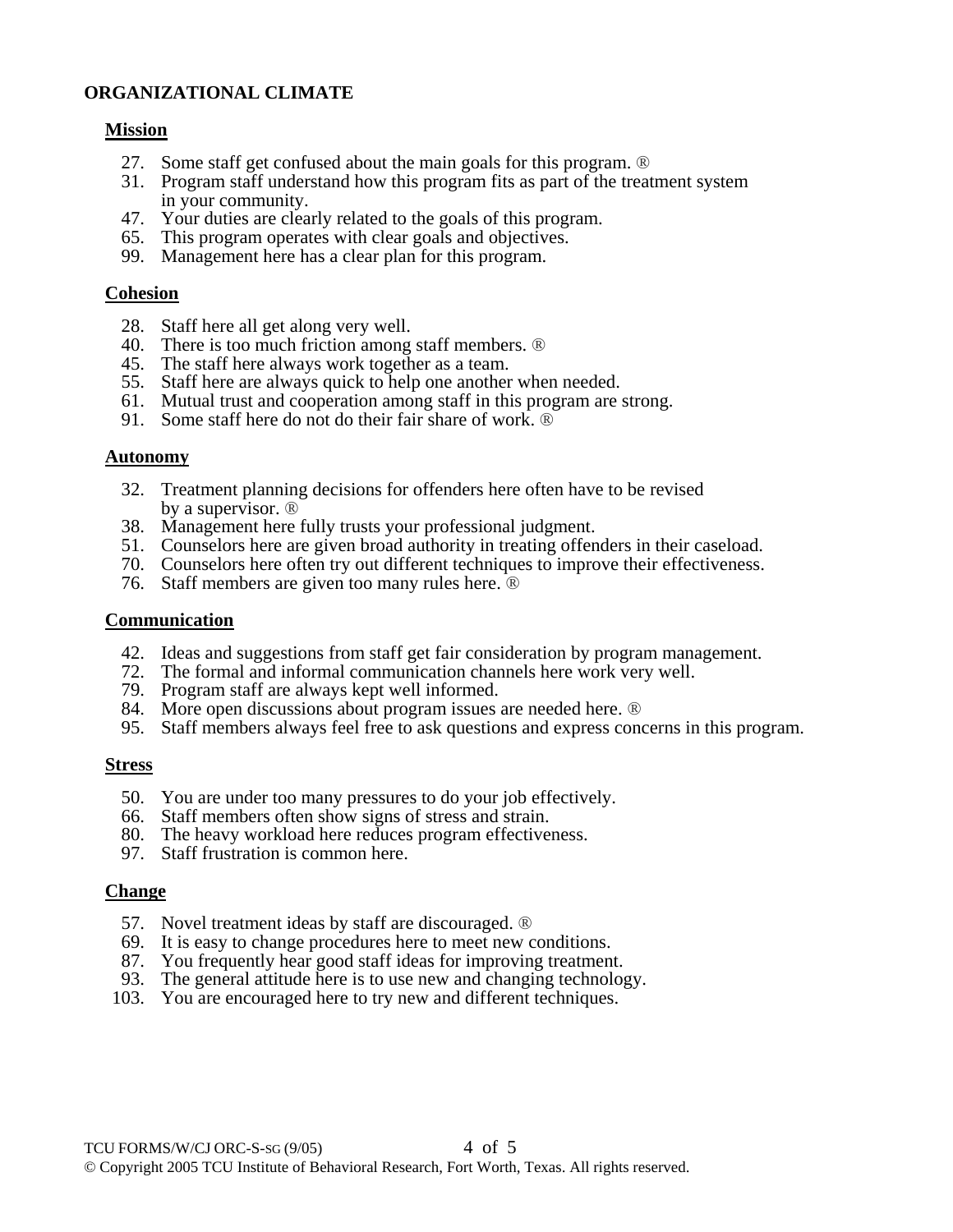# **TRAINING EXPOSURE AND UTILIZATION**

# **Training Satisfaction**

- 36. You were satisfied with the training offered at workshops available to you last year.
- 116. You were satisfied with the training opportunities available to you last year.

# **Training Exposure**

(response categories: 1="None"; 2="1"; 3="2"; 4="3"; 5="4 or More")

- 118. In the last year, how often did you attend training workshops held within 50 miles of your agency?
- 119. In the last year, how often did you attend training workshops held more than 50 miles from your agency?
- 120. How many workshops do you expect to attend in the next 12 months?
- 121. In the last year, how many times did outside trainers come to your agency to give workshops?
- 122. In the last year, how many times did your agency offer special, in-house training?

# **Training Utilization – Individual-level**

(response categories: 1="Never"; 2="Rarely"; 3="Sometimes"; 4="A Lot"; 5="Almost Always")

- 123. When you attend workshops, how often do you try out the new interventions or techniques learned?
- 124. Are your offenders interested or responsive to new ideas or counseling materials when you try them?
- 125. In recent years, how often have you adopted (for regular use) new counseling interventions

or techniques from a workshop?

 126. When you have adopted new ideas into your counseling, how often have you encouraged other staff to try using them?

# **Training Utilization – Program-level**

(response categories: 1="Never"; 2="Rarely"; 3="Sometimes"; 4="A Lot"; 5="Almost Always")

- 127. How often do new interventions or techniques that the staff from your program learn at workshops get adopted for general use?
- 128. How often do new ideas learned from workshops get discussed or presented at your staff meetings?
- 129. How often does the management at your program recommend or support new ideas or techniques for use by all counselors?